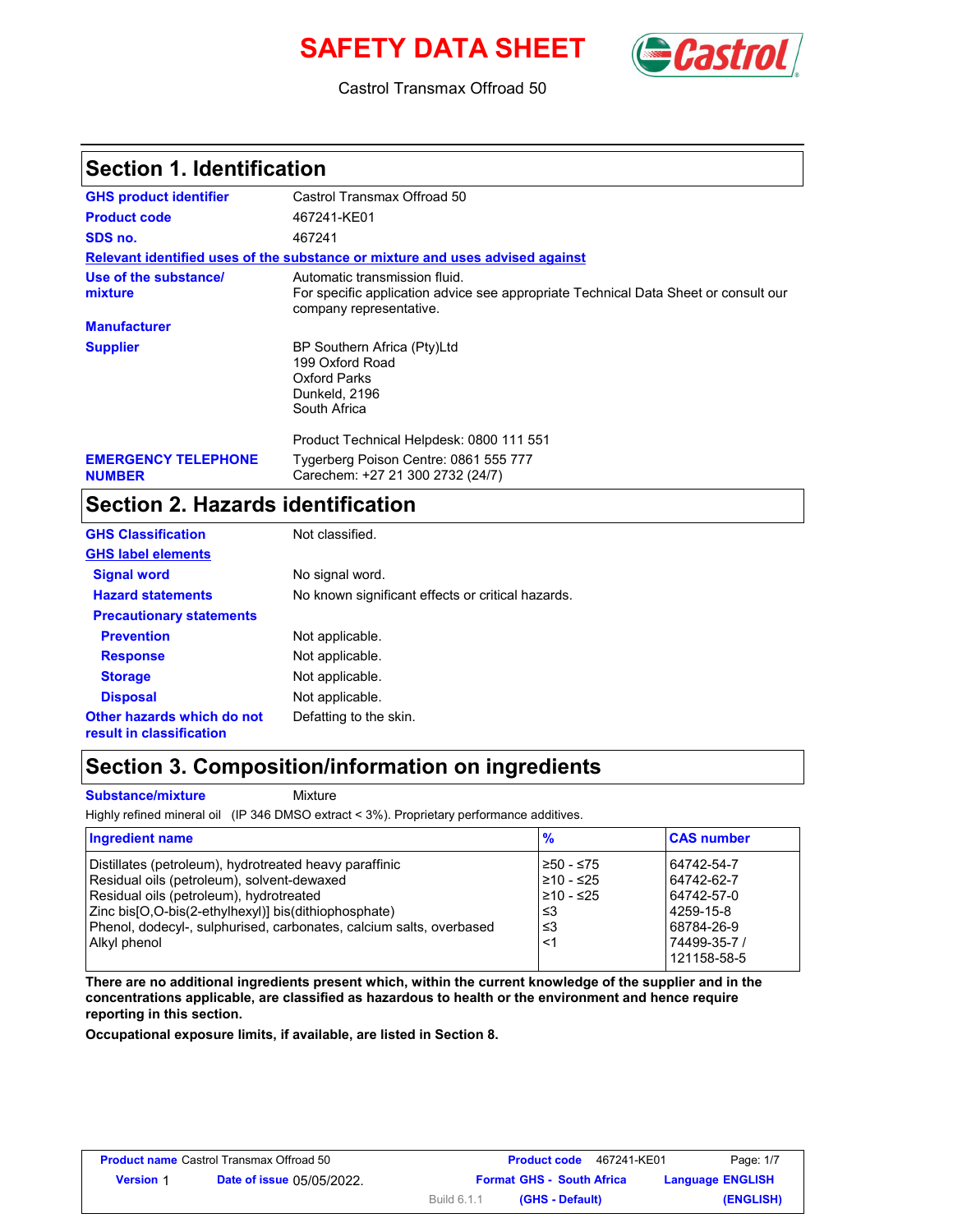# **Section 4. First aid measures**

#### **Eye contact Skin contact Inhalation Ingestion Description of necessary first aid measures Most important symptoms/effects, acute and delayed** See Section 11 for more detailed information on health effects and symptoms. **Protection of first-aiders** If inhaled, remove to fresh air. Get medical attention if symptoms occur. Do not induce vomiting unless directed to do so by medical personnel. Get medical attention if symptoms occur. Wash skin thoroughly with soap and water or use recognised skin cleanser. Remove contaminated clothing and shoes. Wash clothing before reuse. Clean shoes thoroughly before reuse. Get medical attention if symptoms occur. In case of contact, immediately flush eyes with plenty of water for at least 15 minutes. Eyelids should be held away from the eyeball to ensure thorough rinsing. Check for and remove any contact lenses. Get medical attention. No action shall be taken involving any personal risk or without suitable training.

|                            | Indication of immediate medical attention and special treatment needed, if necessary |
|----------------------------|--------------------------------------------------------------------------------------|
| <b>Specific treatments</b> | No specific treatment.                                                               |
| <b>Notes to physician</b>  | Treatment should in general be symptomatic and directed to relieving any effects.    |

### **Section 5. Firefighting measures**

| <b>Extinguishing media</b>                               |                                                                                                                                                                                                   |
|----------------------------------------------------------|---------------------------------------------------------------------------------------------------------------------------------------------------------------------------------------------------|
| <b>Suitable</b>                                          | In case of fire, use foam, dry chemical or carbon dioxide extinguisher or spray.                                                                                                                  |
| <b>Not suitable</b>                                      | Do not use water jet.                                                                                                                                                                             |
| <b>Specific hazards arising</b><br>from the chemical     | In a fire or if heated, a pressure increase will occur and the container may burst.                                                                                                               |
| <b>Hazardous thermal</b><br>decomposition products       | Combustion products may include the following:<br>phosphorus oxides<br>carbon oxides (CO, CO <sub>2</sub> ) (carbon monoxide, carbon dioxide)<br>sulphur oxides (SO, SO <sub>2</sub> , etc.)      |
| <b>Special precautions for fire-</b><br>fighters         | No action shall be taken involving any personal risk or without suitable training.<br>Promptly isolate the scene by removing all persons from the vicinity of the incident if<br>there is a fire. |
| <b>Special protective</b><br>equipment for fire-fighters | Fire-fighters should wear positive pressure self-contained breathing apparatus<br>(SCBA) and full turnout gear.                                                                                   |

## **Section 6. Accidental release measures**

|                                                      | <b>Personal precautions, protective equipment and emergency procedures</b>                                                                                                                                                                                                                                                                                                                         |
|------------------------------------------------------|----------------------------------------------------------------------------------------------------------------------------------------------------------------------------------------------------------------------------------------------------------------------------------------------------------------------------------------------------------------------------------------------------|
| For non-emergency<br>personnel                       | No action shall be taken involving any personal risk or without suitable training.<br>Evacuate surrounding areas. Keep unnecessary and unprotected personnel from<br>entering. Do not touch or walk through spilt material. Put on appropriate personal<br>protective equipment. Floors may be slippery; use care to avoid falling.                                                                |
| For emergency responders                             | If specialised clothing is required to deal with the spillage, take note of any<br>information in Section 8 on suitable and unsuitable materials. See also the<br>information in "For non-emergency personnel".                                                                                                                                                                                    |
| <b>Environmental precautions</b>                     | Avoid dispersal of spilt material and runoff and contact with soil, waterways, drains<br>and sewers. Inform the relevant authorities if the product has caused environmental<br>pollution (sewers, waterways, soil or air).                                                                                                                                                                        |
| Methods and material for containment and cleaning up |                                                                                                                                                                                                                                                                                                                                                                                                    |
| <b>Small spill</b>                                   | Stop leak if without risk. Move containers from spill area. Absorb with an inert<br>material and place in an appropriate waste disposal container. Dispose of via a<br>licensed waste disposal contractor.                                                                                                                                                                                         |
| Large spill                                          | Stop leak if without risk. Move containers from spill area. Prevent entry into sewers,<br>water courses, basements or confined areas. Contain and collect spillage with non-<br>combustible, absorbent material e.g. sand, earth, vermiculite or diatomaceous earth<br>and place in container for disposal according to local regulations. Dispose of via a<br>licensed waste disposal contractor. |

| <b>Product name Castrol Transmax Offroad 50</b> |                                  | 467241-KE01<br><b>Product code</b> | Page: 2/7               |
|-------------------------------------------------|----------------------------------|------------------------------------|-------------------------|
| <b>Version 1</b>                                | <b>Date of issue 05/05/2022.</b> | <b>Format GHS - South Africa</b>   | <b>Language ENGLISH</b> |
|                                                 |                                  | (GHS - Default)<br>Build 6.1.1     | (ENGLISH)               |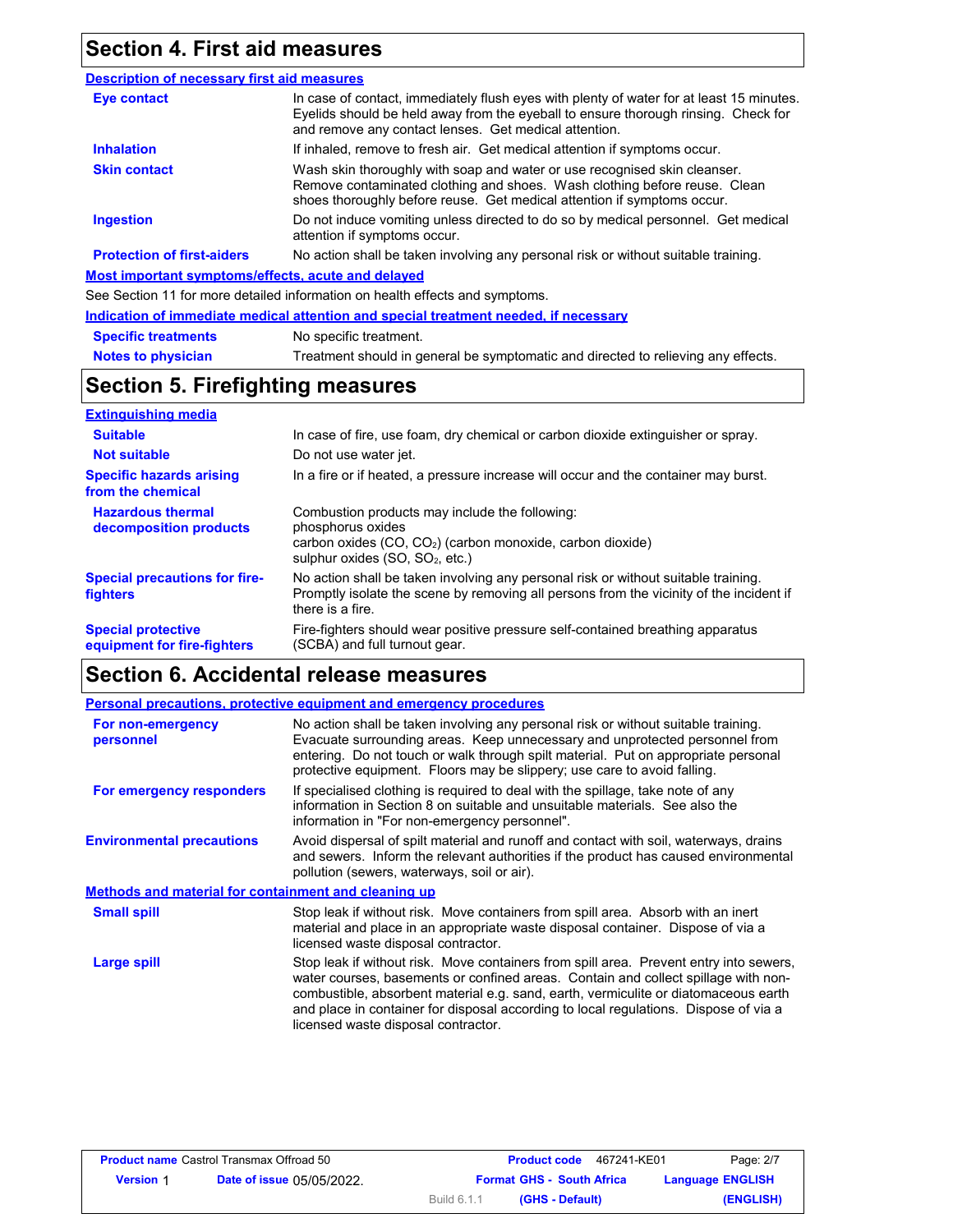# **Section 7. Handling and storage**

| <b>Precautions for safe handling</b>             |                                                                                                                                                                                                                                                                                                                                                                                                                                                                                                                                                                                                |
|--------------------------------------------------|------------------------------------------------------------------------------------------------------------------------------------------------------------------------------------------------------------------------------------------------------------------------------------------------------------------------------------------------------------------------------------------------------------------------------------------------------------------------------------------------------------------------------------------------------------------------------------------------|
| <b>Protective measures</b>                       | Put on appropriate personal protective equipment (see Section 8).                                                                                                                                                                                                                                                                                                                                                                                                                                                                                                                              |
| <b>Advice on general</b><br>occupational hygiene | Eating, drinking and smoking should be prohibited in areas where this material is<br>handled, stored and processed. Wash thoroughly after handling. Remove<br>contaminated clothing and protective equipment before entering eating areas. See<br>also Section 8 for additional information on hygiene measures.                                                                                                                                                                                                                                                                               |
| <b>Conditions for safe storage</b>               | Store in accordance with local regulations. Store in original container protected from<br>direct sunlight in a dry, cool and well-ventilated area, away from incompatible<br>materials (see Section 10) and food and drink. Keep container tightly closed and<br>sealed until ready for use. Store and use only in equipment/containers designed for<br>use with this product. Containers that have been opened must be carefully resealed<br>and kept upright to prevent leakage. Do not store in unlabelled containers. Use<br>appropriate containment to avoid environmental contamination. |
| <b>Not suitable</b>                              | Prolonged exposure to elevated temperature                                                                                                                                                                                                                                                                                                                                                                                                                                                                                                                                                     |

# **Section 8. Exposure controls/personal protection**

### **Control parameters**

**Occupational exposure limits**

| <b>Ingredient name</b>                                 | <b>Exposure limits</b>                                                                                                     |
|--------------------------------------------------------|----------------------------------------------------------------------------------------------------------------------------|
| Distillates (petroleum), hydrotreated heavy paraffinic | <b>ACGIH TLV (United States).</b><br>TWA: 5 mg/m <sup>3</sup> 8 hours. Issued/Revised:<br>11/2009 Form: Inhalable fraction |
| Residual oils (petroleum), solvent-dewaxed             | <b>ACGIH TLV (United States).</b><br>TWA: 5 mg/m <sup>3</sup> 8 hours. Issued/Revised:<br>11/2009 Form: Inhalable fraction |
| Residual oils (petroleum), hydrotreated                | <b>ACGIH TLV (United States).</b><br>TWA: 5 mg/m <sup>3</sup> 8 hours. Issued/Revised:<br>11/2009 Form: Inhalable fraction |

Whilst specific OELs for certain components may be shown in this section, other components may be present in any mist, vapour or dust produced. Therefore, the specific OELs may not be applicable to the product as a whole and are provided for guidance only.

| <b>Recommended monitoring</b><br>procedures       | If this product contains ingredients with exposure limits, personal, workplace<br>atmosphere or biological monitoring may be required to determine the effectiveness<br>of the ventilation or other control measures and/or the necessity to use respiratory<br>protective equipment. Reference should be made to appropriate monitoring<br>standards. Reference to national guidance documents for methods for the<br>determination of hazardous substances will also be required.                                                                                                                                                                                                                                                                                                                                                                                                                                                                                                                           |
|---------------------------------------------------|---------------------------------------------------------------------------------------------------------------------------------------------------------------------------------------------------------------------------------------------------------------------------------------------------------------------------------------------------------------------------------------------------------------------------------------------------------------------------------------------------------------------------------------------------------------------------------------------------------------------------------------------------------------------------------------------------------------------------------------------------------------------------------------------------------------------------------------------------------------------------------------------------------------------------------------------------------------------------------------------------------------|
| <b>Appropriate engineering</b><br><b>controls</b> | Provide exhaust ventilation or other engineering controls to keep the relevant<br>airborne concentrations below their respective occupational exposure limits.<br>All activities involving chemicals should be assessed for their risks to health, to<br>ensure exposures are adequately controlled. Personal protective equipment should<br>only be considered after other forms of control measures (e.g. engineering controls)<br>have been suitably evaluated. Personal protective equipment should conform to<br>appropriate standards, be suitable for use, be kept in good condition and properly<br>maintained.<br>Your supplier of personal protective equipment should be consulted for advice on<br>selection and appropriate standards. For further information contact your national<br>organisation for standards.<br>The final choice of protective equipment will depend upon a risk assessment. It is<br>important to ensure that all items of personal protective equipment are compatible. |
| <b>Environmental exposure</b><br><b>controls</b>  | Emissions from ventilation or work process equipment should be checked to ensure<br>they comply with the requirements of environmental protection legislation. In some<br>cases, fume scrubbers, filters or engineering modifications to the process equipment<br>will be necessary to reduce emissions to acceptable levels.                                                                                                                                                                                                                                                                                                                                                                                                                                                                                                                                                                                                                                                                                 |
| <b>Individual protection measures</b>             |                                                                                                                                                                                                                                                                                                                                                                                                                                                                                                                                                                                                                                                                                                                                                                                                                                                                                                                                                                                                               |
| <b>Hygiene measures</b>                           | Wash hands, forearms and face thoroughly after handling chemical products, before<br>eating, smoking and using the lavatory and at the end of the working period.<br>Appropriate techniques should be used to remove potentially contaminated clothing.<br>Wash contaminated clothing before reusing. Ensure that eyewash stations and<br>safety showers are close to the workstation location.                                                                                                                                                                                                                                                                                                                                                                                                                                                                                                                                                                                                               |
| <b>Eye protection</b>                             | Safety glasses with side shields.                                                                                                                                                                                                                                                                                                                                                                                                                                                                                                                                                                                                                                                                                                                                                                                                                                                                                                                                                                             |
| <b>Skin protection</b>                            |                                                                                                                                                                                                                                                                                                                                                                                                                                                                                                                                                                                                                                                                                                                                                                                                                                                                                                                                                                                                               |

| <b>Product name Castrol Transmax Offroad 50</b> |                                  |             | <b>Product code</b>              | 467241-KE01 | Page: 3/7               |
|-------------------------------------------------|----------------------------------|-------------|----------------------------------|-------------|-------------------------|
| <b>Version 1</b>                                | <b>Date of issue 05/05/2022.</b> |             | <b>Format GHS - South Africa</b> |             | <b>Language ENGLISH</b> |
|                                                 |                                  | Build 6.1.1 | (GHS - Default)                  |             | (ENGLISH)               |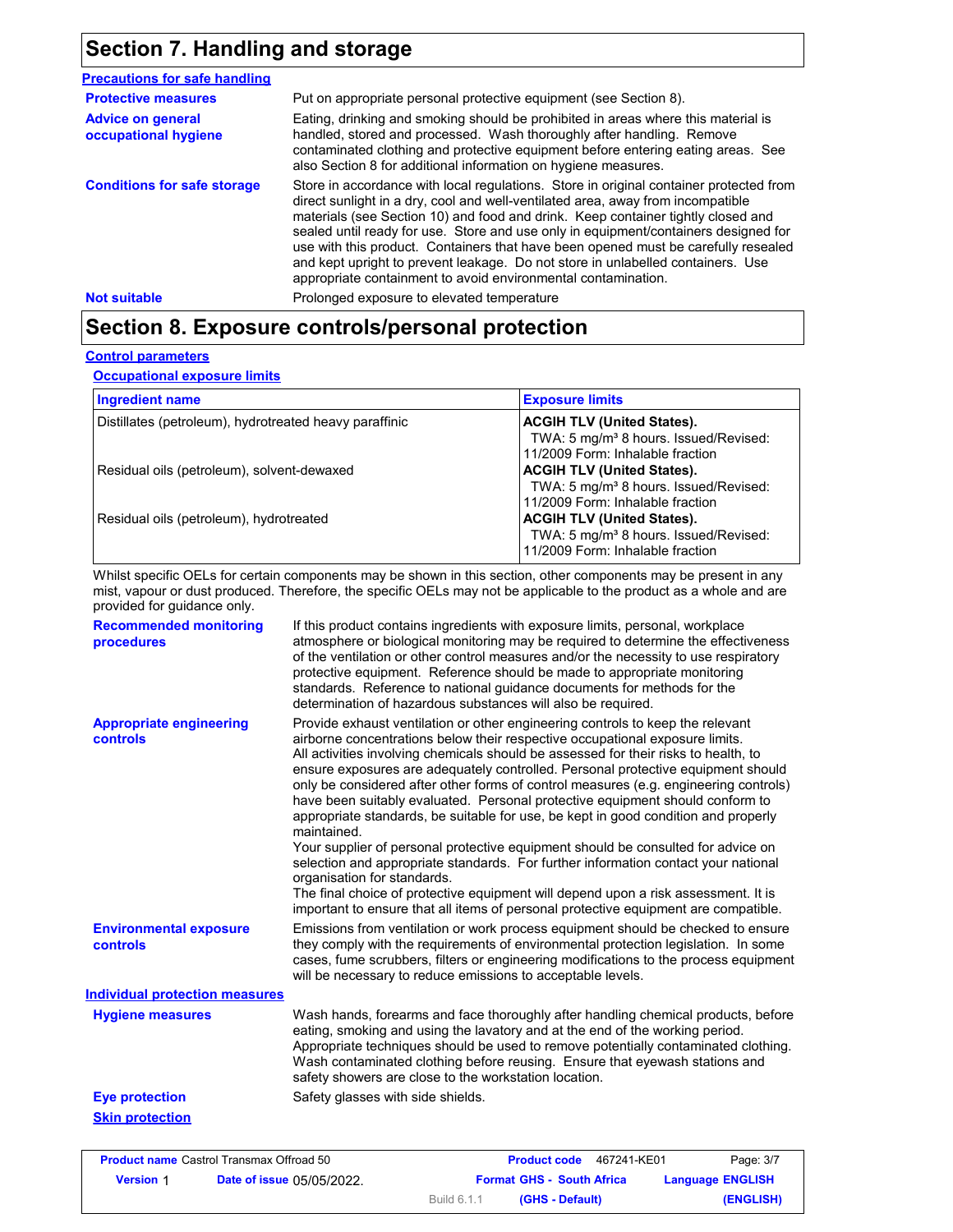# **Section 8. Exposure controls/personal protection**

| <b>Hand protection</b>        | Wear protective gloves if prolonged or repeated contact is likely. Wear chemical<br>resistant gloves. Recommended: Nitrile gloves. The correct choice of protective<br>gloves depends upon the chemicals being handled, the conditions of work and use,<br>and the condition of the gloves (even the best chemically resistant glove will break<br>down after repeated chemical exposures). Most gloves provide only a short time of<br>protection before they must be discarded and replaced. Because specific work<br>environments and material handling practices vary, safety procedures should be<br>developed for each intended application. Gloves should therefore be chosen in<br>consultation with the supplier/manufacturer and with a full assessment of the<br>working conditions. |
|-------------------------------|-------------------------------------------------------------------------------------------------------------------------------------------------------------------------------------------------------------------------------------------------------------------------------------------------------------------------------------------------------------------------------------------------------------------------------------------------------------------------------------------------------------------------------------------------------------------------------------------------------------------------------------------------------------------------------------------------------------------------------------------------------------------------------------------------|
| <b>Skin protection</b>        | Use of protective clothing is good industrial practice.<br>Personal protective equipment for the body should be selected based on the task<br>being performed and the risks involved and should be approved by a specialist<br>before handling this product.<br>Cotton or polyester/cotton overalls will only provide protection against light<br>superficial contamination that will not soak through to the skin. Overalls should be<br>laundered on a regular basis. When the risk of skin exposure is high (e.g. when<br>cleaning up spillages or if there is a risk of splashing) then chemical resistant aprons<br>and/or impervious chemical suits and boots will be required.                                                                                                           |
| <b>Other skin protection</b>  | Appropriate footwear and any additional skin protection measures should be<br>selected based on the task being performed and the risks involved and should be<br>approved by a specialist before handling this product.                                                                                                                                                                                                                                                                                                                                                                                                                                                                                                                                                                         |
| <b>Respiratory protection</b> | In case of insufficient ventilation, wear suitable respiratory equipment.<br>The correct choice of respiratory protection depends upon the chemicals being<br>handled, the conditions of work and use, and the condition of the respiratory<br>equipment. Safety procedures should be developed for each intended application.<br>Respiratory protection equipment should therefore be chosen in consultation with<br>the supplier/manufacturer and with a full assessment of the working conditions.                                                                                                                                                                                                                                                                                           |

# **Section 9. Physical and chemical properties**

The conditions of measurement of all properties are at standard temperature and pressure unless otherwise indicated.

### **Appearance**

| <b>Physical state</b>                                             | Liquid.                                   |                         |
|-------------------------------------------------------------------|-------------------------------------------|-------------------------|
| <b>Colour</b>                                                     | Amber.                                    |                         |
| <b>Odour</b>                                                      | Not available.                            |                         |
| <b>Odour threshold</b>                                            | Not available.                            |                         |
| рH                                                                | Not applicable.                           |                         |
| <b>Melting point/freezing point</b>                               | Not available.                            |                         |
| <b>Boiling point, initial boiling</b><br>point, and boiling range | Not available.                            |                         |
| <b>Drop Point</b>                                                 | Not available.                            |                         |
| <b>Pour point</b>                                                 | -27 °C                                    |                         |
| <b>Flash point</b>                                                | Open cup: >220°C (>428°F) [Cleveland]     |                         |
| <b>Evaporation rate</b>                                           | Not available.                            |                         |
| <b>Flammability</b>                                               | Not applicable. Based on - Physical state |                         |
| Lower and upper explosion<br>limit/flammability limit             | Not available.                            |                         |
| <b>Vapour pressure</b>                                            |                                           | Vapour Pressure at 20°C |

| pour pressure    |                                                              |             |         | Vapour Pressure at 20°C          |             |     | Vapour pressure at 50°C |
|------------------|--------------------------------------------------------------|-------------|---------|----------------------------------|-------------|-----|-------------------------|
|                  | Ingredient name                                              | mm Hg kPa   |         | <b>Method</b>                    | mm<br>Hg    | kPa | <b>Method</b>           |
|                  | Distillates (petroleum),<br>hydrotreated heavy<br>paraffinic | < 0.08      | < 0.011 | <b>ASTM D 5191</b>               |             |     |                         |
|                  | Residual oils<br>(petroleum), solvent-<br>dewaxed            | < 0.08      | < 0.011 | <b>ASTM D 5191</b>               |             |     |                         |
|                  | Residual oils<br>(petroleum),<br>hydrotreated                | < 0.08      | < 0.011 | <b>ASTM D 5191</b>               |             |     |                         |
|                  | Zinc bis[O,O-bis                                             | 0           | 10      | EU A.4                           | 0           | 0   | EU A.4                  |
|                  | <b>Product name</b> Castrol Transmax Offroad 50              |             |         | <b>Product code</b>              | 467241-KE01 |     | Page: 4/7               |
| <b>Version 1</b> | <b>Date of issue 05/05/2022.</b>                             |             |         | <b>Format GHS - South Africa</b> |             |     | <b>Language ENGLISH</b> |
|                  |                                                              | Build 6.1.1 |         | (GHS - Default)                  |             |     | (ENGLISH)               |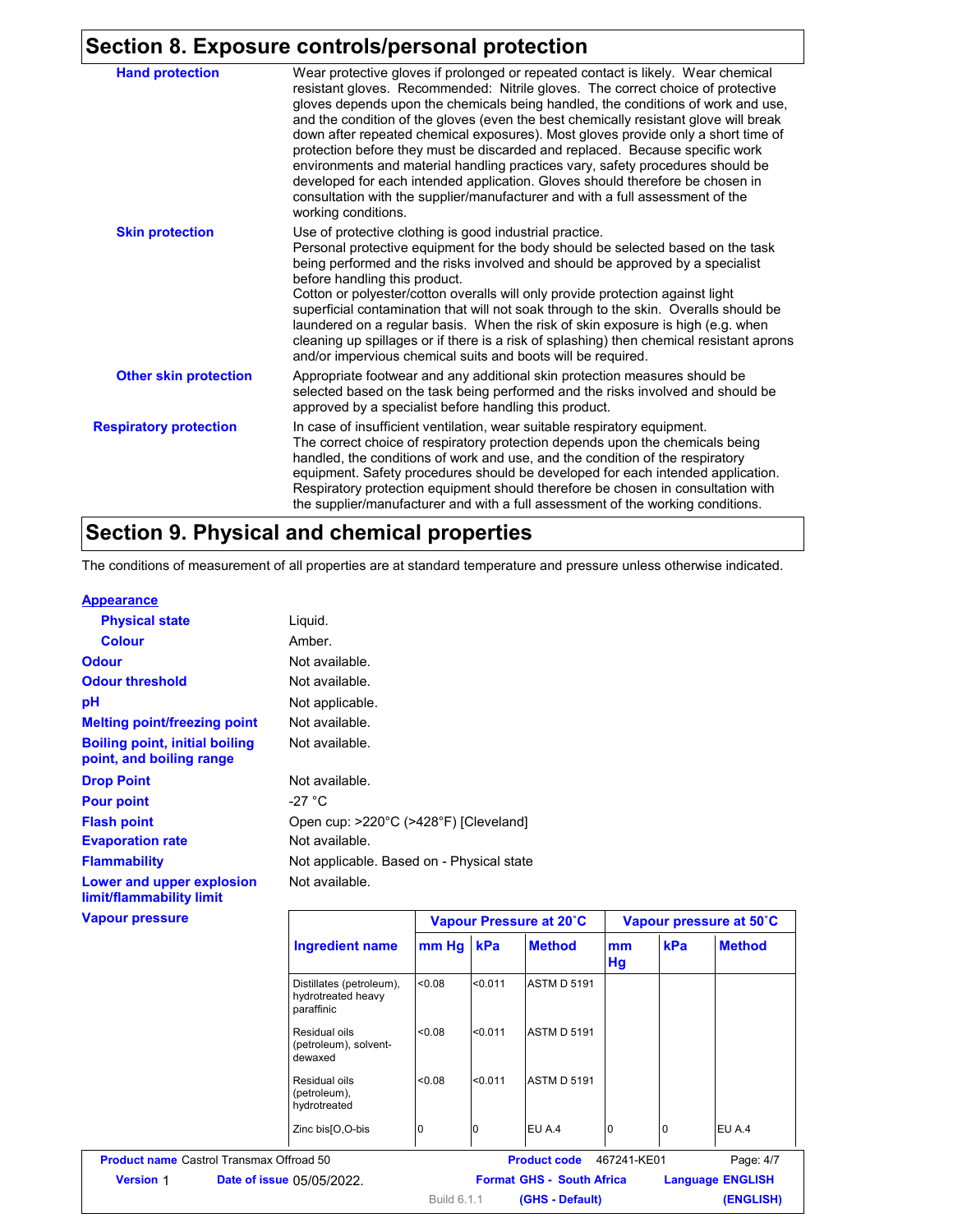|                                                   | Section 9. Physical and chemical properties                                                                                              |
|---------------------------------------------------|------------------------------------------------------------------------------------------------------------------------------------------|
|                                                   | (2-ethylhexyl)] bis<br>(dithiophosphate)                                                                                                 |
| <b>Relative vapour density</b>                    | Not available.                                                                                                                           |
| <b>Relative density</b>                           | Not available.                                                                                                                           |
| <b>Density</b>                                    | <1000 kg/m <sup>3</sup> (<1 g/cm <sup>3</sup> ) at 15 <sup>°</sup> C                                                                     |
| <b>Solubility</b>                                 | insoluble in water.                                                                                                                      |
| <b>Partition coefficient: n-</b><br>octanol/water | Not applicable.                                                                                                                          |
| <b>Auto-ignition temperature</b>                  | Not available.                                                                                                                           |
| <b>Decomposition temperature</b>                  | Not available.                                                                                                                           |
| <b>Viscosity</b>                                  | Kinematic: 213 mm <sup>2</sup> /s (213 cSt) at 40 $^{\circ}$ C<br>Kinematic: 17.5 to 19 mm <sup>2</sup> /s (17.5 to 19 cSt) at 100°C     |
| <b>Particle characteristics</b>                   |                                                                                                                                          |
| <b>Median particle size</b>                       | Not applicable.                                                                                                                          |
| Section 10. Stability and reactivity              |                                                                                                                                          |
| <b>Reactivity</b>                                 | No specific test data available for this product. Refer to Conditions to avoid and<br>Incompatible materials for additional information. |
| <b>Chemical stability</b>                         | The product is stable.                                                                                                                   |
| <b>Possibility of hazardous</b>                   | Under normal conditions of storage and use, hazardous reactions will not occur.                                                          |

| <b>PUSSIBILITY OF HAZAI UDUS</b> | <u>UNGER HOMES CONQUIDITIES OF SCOLAGE AND USE, NAZAROUGS REACTIONS WILLIOL OCCUP.</u> |
|----------------------------------|----------------------------------------------------------------------------------------|
| <b>reactions</b>                 | Under normal conditions of storage and use, hazardous polymerisation will not occur.   |
| <b>Conditions to avoid</b>       | Avoid all possible sources of ignition (spark or flame).                               |
| Incompatible materials           | Reactive or incompatible with the following materials: oxidising materials.            |
| <b>Hazardous decomposition</b>   | Under normal conditions of storage and use, hazardous decomposition products           |
| <b>products</b>                  | should not be produced.                                                                |

# **Section 11. Toxicological information**

#### **Information on toxicological effects Aspiration hazard** Not available. **Information on likely routes of exposure Inhalation** Vapour inhalation under ambient conditions is not normally a problem due to low vapour pressure. **Ingestion** No known significant effects or critical hazards. **Skin contact** Defatting to the skin. May cause skin dryness and irritation. **Eye contact** No known significant effects or critical hazards. **Symptoms related to the physical, chemical and toxicological characteristics Skin contact Ingestion Inhalation** May be harmful by inhalation if exposure to vapour, mists or fumes resulting from thermal decomposition products occurs. No specific data. Adverse symptoms may include the following: irritation dryness cracking **Eye contact** No specific data. **Delayed and immediate effects as well as chronic effects from short and long-term exposure** Routes of entry anticipated: Dermal, Inhalation. **Potential acute health effects General** No known significant effects or critical hazards. **Potential chronic health effects** Overexposure to the inhalation of airborne droplets or aerosols may cause irritation of the respiratory tract. Ingestion of large quantities may cause nausea and diarrhoea. Potential risk of transient stinging or redness if accidental eye contact occurs. Prolonged or repeated contact can defat the skin and lead to irritation, cracking and/ or dermatitis. **Eye contact Inhalation Skin contact Ingestion**

|                  | <b>Product name Castrol Transmax Offroad 50</b> |             | <b>Product code</b> | 467241-KE01                      | Page: 5/7               |
|------------------|-------------------------------------------------|-------------|---------------------|----------------------------------|-------------------------|
| <b>Version 1</b> | <b>Date of issue 05/05/2022.</b>                |             |                     | <b>Format GHS - South Africa</b> | <b>Language ENGLISH</b> |
|                  |                                                 | Build 6.1.1 |                     | (GHS - Default)                  | (ENGLISH)               |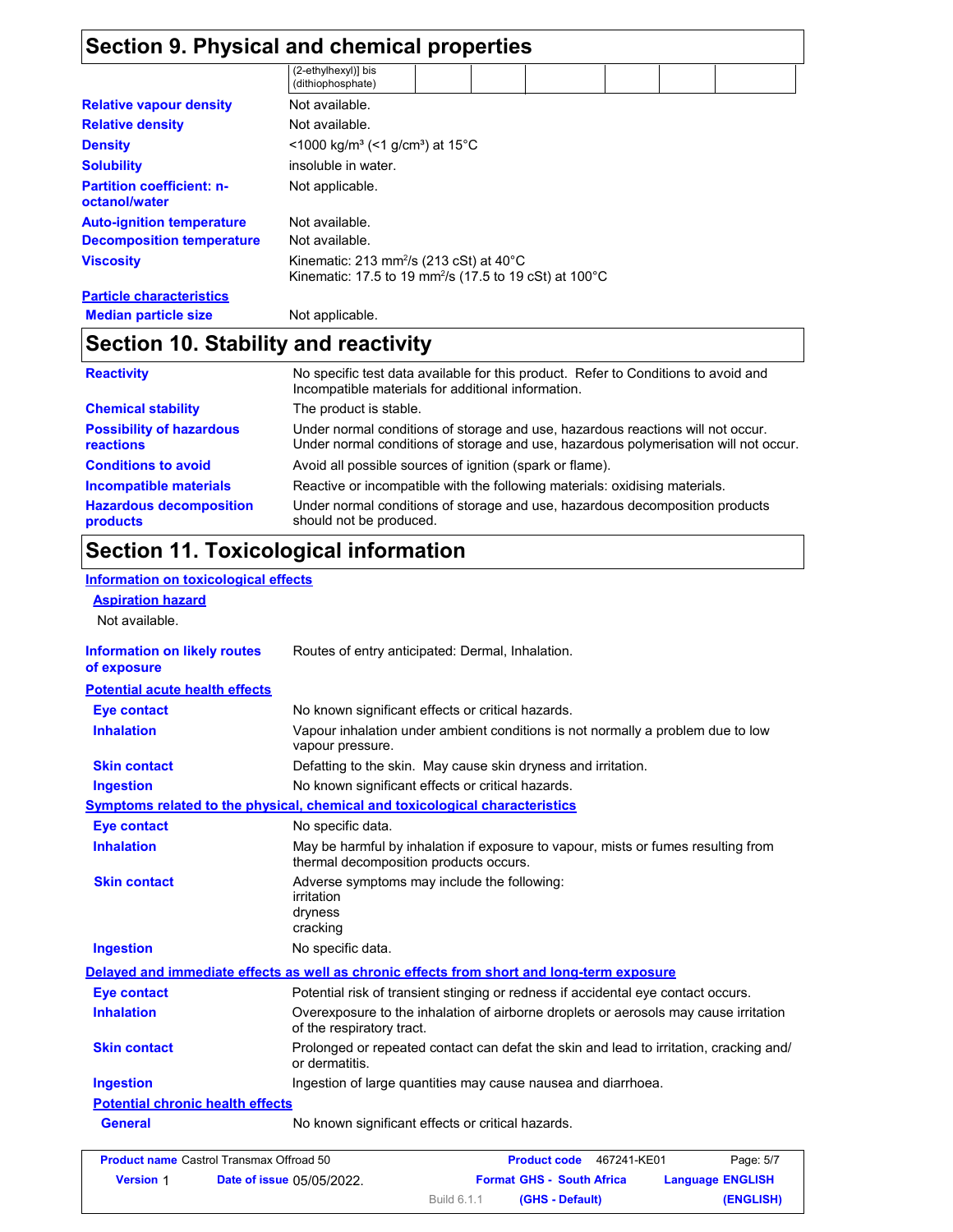### **Section 11. Toxicological information**

**Numerical measures of toxicity Acute toxicity estimates** Oral 195682.46 mg/kg **Carcinogenicity Mutagenicity Teratogenicity Developmental effects Fertility effects** No known significant effects or critical hazards. No known significant effects or critical hazards. No known significant effects or critical hazards. No known significant effects or critical hazards. No known significant effects or critical hazards. **Route ATE** value **Section 12. Ecological information Persistence and degradability Environmental effects** No known significant effects or critical hazards.

**Bioaccumulative potential** Expected to be biodegradable.

This product is not expected to bioaccumulate through food chains in the environment.

| <b>Mobility</b>                     | Spillages may penetrate the soil causing ground water contamination.                                                      |
|-------------------------------------|---------------------------------------------------------------------------------------------------------------------------|
| <b>Other adverse effects</b>        | No known significant effects or critical hazards.                                                                         |
| <b>Other ecological information</b> | Spills may form a film on water surfaces causing physical damage to organisms.<br>Oxygen transfer could also be impaired. |

## **Section 13. Disposal considerations**

| <b>Disposal methods</b> | The generation of waste should be avoided or minimised wherever possible.<br>Significant quantities of waste product residues should not be disposed of via the<br>foul sewer but processed in a suitable effluent treatment plant. Dispose of surplus<br>and non-recyclable products via a licensed waste disposal contractor. Disposal of<br>this product, solutions and any by-products should at all times comply with the<br>requirements of environmental protection and waste disposal legislation and any<br>regional local authority requirements. Waste packaging should be recycled.<br>Incineration or landfill should only be considered when recycling is not feasible. This<br>material and its container must be disposed of in a safe way. Empty containers or |
|-------------------------|---------------------------------------------------------------------------------------------------------------------------------------------------------------------------------------------------------------------------------------------------------------------------------------------------------------------------------------------------------------------------------------------------------------------------------------------------------------------------------------------------------------------------------------------------------------------------------------------------------------------------------------------------------------------------------------------------------------------------------------------------------------------------------|
|                         | liners may retain some product residues. Avoid dispersal of spilt material and runoff<br>and contact with soil, waterways, drains and sewers.                                                                                                                                                                                                                                                                                                                                                                                                                                                                                                                                                                                                                                   |

## **Section 14. Transport information**

|                                      | <b>IMDG</b>    | <b>IATA</b>              |
|--------------------------------------|----------------|--------------------------|
| <b>UN number</b>                     | Not regulated. | Not regulated.           |
| <b>UN proper</b><br>shipping name    |                | $\overline{\phantom{a}}$ |
| <b>Transport hazard</b><br>class(es) | -              | $\overline{\phantom{a}}$ |
| <b>Packing group</b>                 | ٠              | $\overline{\phantom{a}}$ |
| <b>Environmental</b><br>hazards      | No.            | No.                      |
| <b>Additional</b><br>information     | -              | $\overline{\phantom{a}}$ |

**Special precautions for user** Not available.

**Transport in bulk according to IMO instruments** Not available.

|                  | <b>Product name Castrol Transmax Offroad 50</b> | 467241-KE01<br><b>Product code</b> | Page: 6/7               |
|------------------|-------------------------------------------------|------------------------------------|-------------------------|
| <b>Version 1</b> | <b>Date of issue 05/05/2022.</b>                | <b>Format GHS - South Africa</b>   | <b>Language ENGLISH</b> |
|                  |                                                 | Build 6.1.1<br>(GHS - Default)     | (ENGLISH)               |